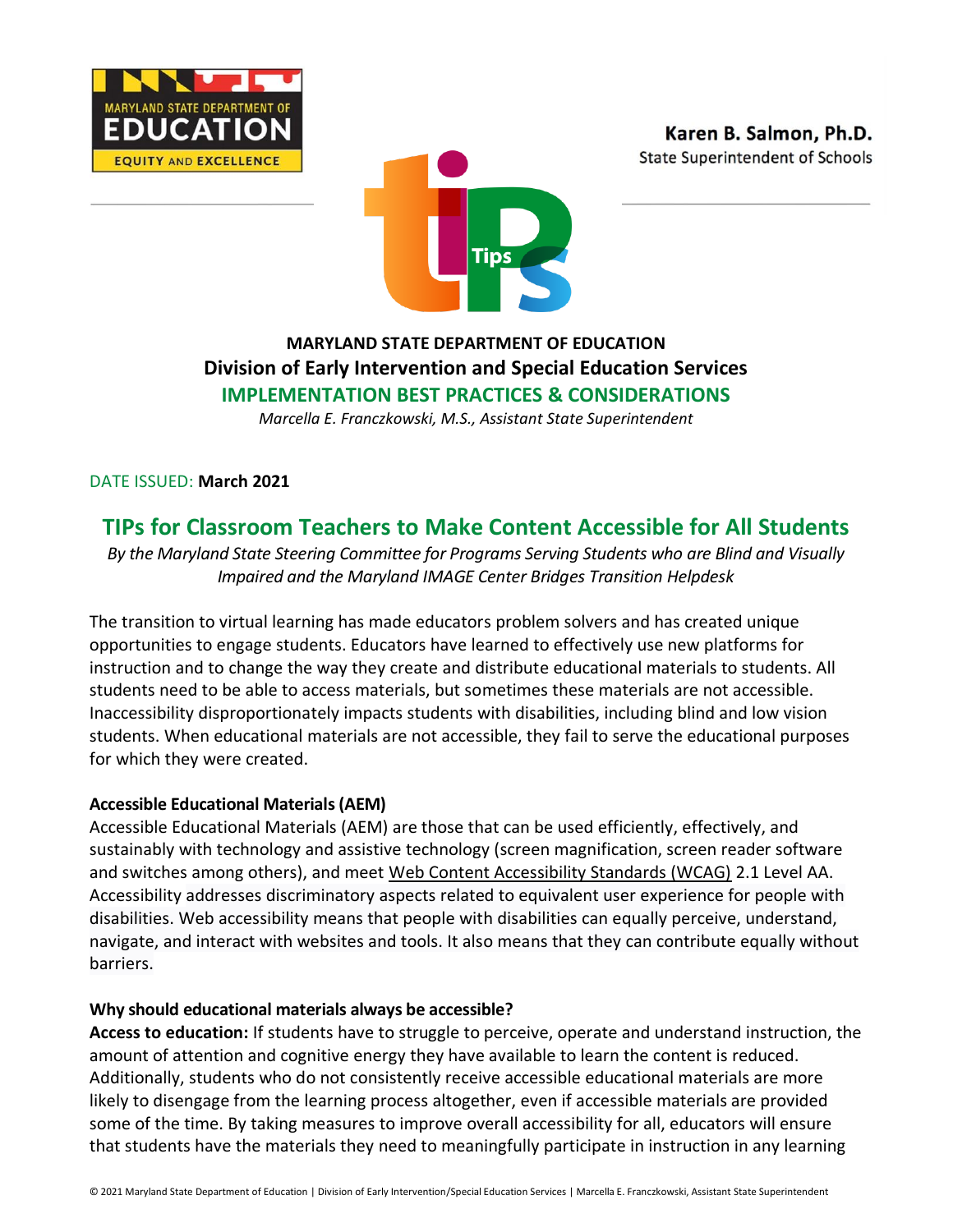#### **Maryland State Department of Education Division of Early Intervention and Special Education Services** *TIPs for Classroom Teachers to Make Content Accessible for All Students*

format, whether online, hybrid, or in person. One of the advantages of accessible design is that it increases usability and impacts everyone making all learning tools easy to use by all. In Maryland, the Code of Maryland Regulations (COMAR) contains clear provisions on the purchase and use of accessible teaching and learning materials as well as its use. COMAR defines "accessible" as "fully and equally accessible for independent use by individuals with disabilities to online course content, materials, and features" and provides that only "... courses and digital learning resources that are accessible and meet the technology standards..." may be approved by the Department of Education. COMAR 13A.06.05 around the Purchase and Use of Accessible Teaching and Learning Materials adopted Web Content Accessibility Guidelines (WCAG) 2.1 Level AA. It states that each local board of education shall annually train special education directors, principals, and other purchase specialists on the policies and procedures for purchasing and using accessible teaching and learning materials and comply with WCAG 2.1 Level AA (June 5, 2018).

On the federal level, both [Section 504 of the Rehabilitation Act of 1973](https://www.dol.gov/agencies/oasam/centers-offices/civil-rights-center/statutes/section-504-rehabilitation-act-of-1973) and the [Americans with](https://www.ada.gov/regs2010/titleII_2010/titleII_2010_regulations.htm)  [Disabilities Act](https://www.ada.gov/regs2010/titleII_2010/titleII_2010_regulations.htm) require that schools provide disabled individuals with materials and services that are as effective as those provided to nondisabled individuals. Additionally, Section 508 of the [Rehabilitation](https://www.access-board.gov/ict/) Act requires all executive branch government information be accessible to disabled users, and public schools are subject to this law. It incorporates by reference the WCAG 2.0 Level AA Success Criteria and applies the WCAG 2.0 Level AA success criteria and conformance requirements to both web and non-web electronic content. All students need to be able to use educational materials in order to benefit from educational services. This applies to procurement, development, and maintenance of electronic and information technology.

#### **Creating Accessible Educational Materials (AEM)**

Creating Accessible Educational Materials (including Word, PowerPoint etc.) from the beginning ensures that all students can use tools and assistive technology to access materials. [WCAG guidelines](https://www.w3.org/WAI/fundamentals/accessibility-principles/) lay out specific principles to follow to ensure accessibility. They are described as POUR (Perceivable, Operable, Understandable, and Robust). Below are the strategies that can easily be incorporated into practice.

### **General Accessibility Guidelines**

- 1. Font characteristics (size, color, bolding, italics, underlining, etc.) are not easily accessible to users of screen reading software. Do not use them to convey meaning
	- a. Color alone cannot be used as the sole method of conveying content or distinguishing visual elements
- 2. Identify document language and/or language of parts, when a second language is used, throughout the digital resources to ensure that the assistive technology interprets the language properly
	- a. Identifying the document language and setting it as default makes it easier to read when using assistive technology. [Learn how to change the document language here.](https://support.microsoft.com/en-us/topic/check-or-change-language-settings-d594c982-8151-24b9-e25d-54c986b22f6d)
- 3. Add alt text to all Non-Text Content
	- a. [Learn how to make images accessible with alt text here](https://support.microsoft.com/en-us/topic/make-your-powerpoint-presentations-accessible-to-people-with-disabilities-6f7772b2-2f33-4bd2-8ca7-dae3b2b3ef25#bkmk_winaltimages_365)
	- b. [Learn how to make shapes and "SmartArt" graphics accessib](https://support.microsoft.com/en-us/topic/make-your-powerpoint-presentations-accessible-to-people-with-disabilities-6f7772b2-2f33-4bd2-8ca7-dae3b2b3ef25#bkmk_winaltsmartart_365)le with alt text here
	- c. [Learn how to make charts accessible](https://support.microsoft.com/en-us/topic/make-your-powerpoint-presentations-accessible-to-people-with-disabilities-6f7772b2-2f33-4bd2-8ca7-dae3b2b3ef25#bkmk_winaltcharts_365) with alt text here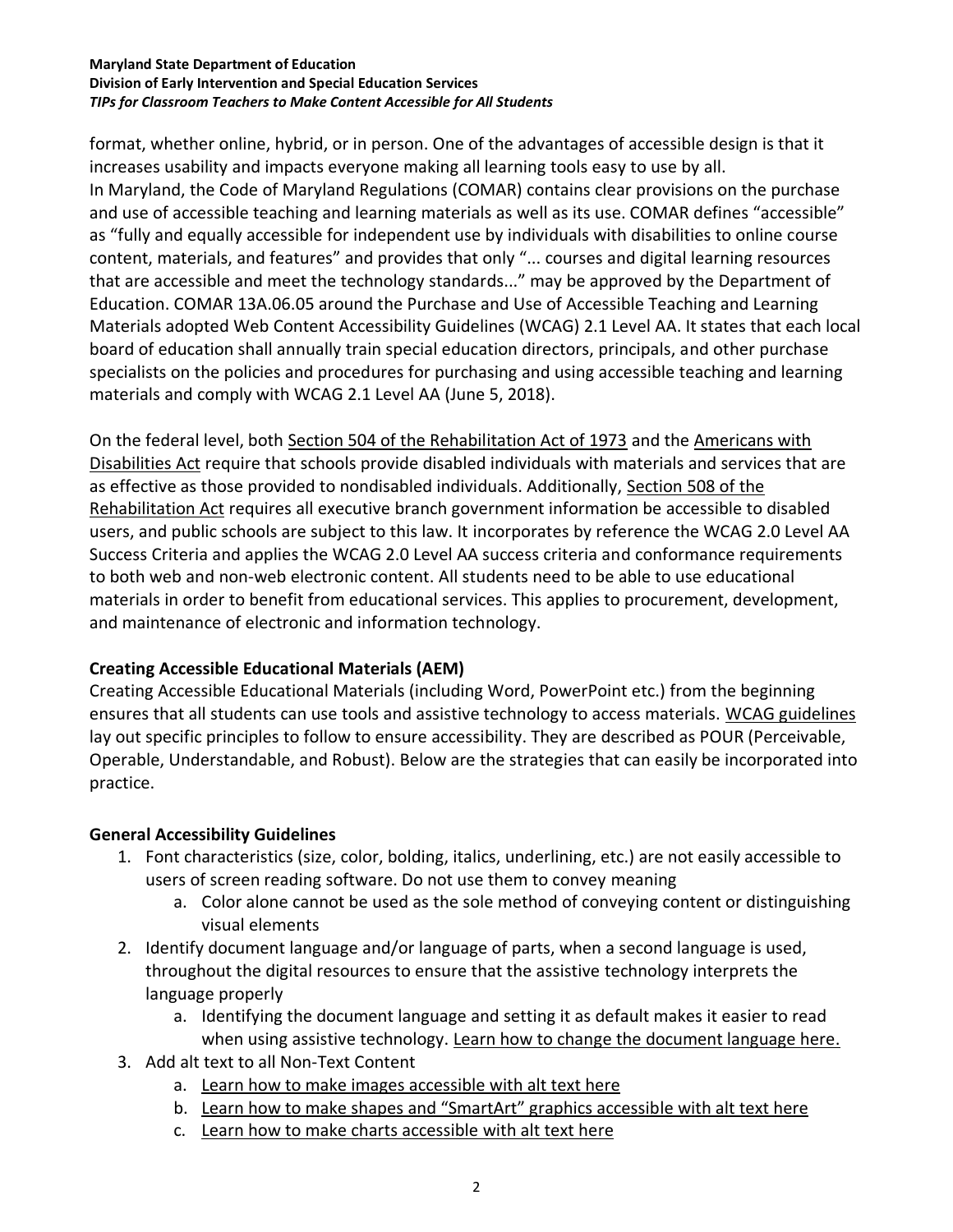- d. Sometimes alt text is generated automatically. [Learn how to check and edit](https://support.microsoft.com/en-us/topic/make-your-powerpoint-presentations-accessible-to-people-with-disabilities-6f7772b2-2f33-4bd2-8ca7-dae3b2b3ef25#bkmk_winimages_365)  [automatically generated alt text here](https://support.microsoft.com/en-us/topic/make-your-powerpoint-presentations-accessible-to-people-with-disabilities-6f7772b2-2f33-4bd2-8ca7-dae3b2b3ef25#bkmk_winimages_365)
- e. Decorative images are defined as images that do not convey content or contain content that is already conveyed in text. [Learn how to mark images as decorative here](https://support.microsoft.com/en-us/topic/make-your-powerpoint-presentations-accessible-to-people-with-disabilities-6f7772b2-2f33-4bd2-8ca7-dae3b2b3ef25#bkmk_windecorative_365)
- f. Complex Images: An equivalent alternative to complex images should be provided in context or on a separate link. An example would be an image of data chart with an explanation of the information being provided. Understanding Success Criterion 1.1.1 | [Understanding WCAG 2.0 \(w3.org\)](https://www.w3.org/TR/UNDERSTANDING-WCAG20/text-equiv-all.html)

## **Document Accessibility**

Creating Word documents that are accessible from the beginning should be the goal. Here are some suggestions to make documents accessible.

- 1. Headings: Make sure titles, headings and normal text are labeled as such, and not just larger or bolder. Headings create an outline for the digital resource and should have at least on heading 1 (<H1>) per page. Headings should not be skipped, such as <H2> to <H4>. Learn how [to make headings in Word accessible here](https://support.microsoft.com/en-us/office/video-improve-accessibility-with-heading-styles-68f1eeff-6113-410f-8313-b5d382cc3be1?ui=en-us&rs=en-us&ad=us)
- 2. Make ordered and unordered lists correctly: Use the built-in tools for creating ordered lists (using numbers or letters) and unordered lists (using bullets, check marks, or other symbols); do not simply tab over. [Learn how to make bulleted and ordered lists](https://support.microsoft.com/en-us/office/make-your-word-documents-accessible-to-people-with-disabilities-d9bf3683-87ac-47ea-b91a-78dcacb3c66d#bkmk_winbulletlists) [in Word](https://support.microsoft.com/en-us/office/video-improve-accessibility-with-heading-styles-68f1eeff-6113-410f-8313-b5d382cc3be1?ui=en-us&rs=en-us&ad=us) [correctly here](https://support.microsoft.com/en-us/office/make-your-word-documents-accessible-to-people-with-disabilities-d9bf3683-87ac-47ea-b91a-78dcacb3c66d#bkmk_winbulletlists)
- 3. Use meaningful hyperlinks: Include meaningful information in the hyperlink, the purpose of each link should be determined from the text link alone. For example, do not have a hyperlink with only on the word "here." Instead, describe where it leads, such as "find out more about education resources here." [Learn how to create accessible links](https://support.microsoft.com/en-us/office/video-create-accessible-links-in-word-28305cc8-3be2-417c-a313-dc22082d1ee0?ui=en-us&rs=en-us&ad=us) [in Word](https://support.microsoft.com/en-us/office/video-improve-accessibility-with-heading-styles-68f1eeff-6113-410f-8313-b5d382cc3be1?ui=en-us&rs=en-us&ad=us) [here](https://support.microsoft.com/en-us/office/video-create-accessible-links-in-word-28305cc8-3be2-417c-a313-dc22082d1ee0?ui=en-us&rs=en-us&ad=us)
- 4. Use tables wisely: Consider if the information can be expressed better without a table. Tables should be used for tabular data and require header rows or columns. Data captions and summaries should be used where appropriate. Tables should avoid merged and split cells. Tables can be inaccessible and are hard to read. If a table is used, make sure that the same number of rows and columns are used throughout and that the headings are labeled. Learn [how to create accessible tables](https://support.microsoft.com/en-us/office/video-create-accessible-tables-in-word-cb464015-59dc-46a0-ac01-6217c62210e5) [in Word](https://support.microsoft.com/en-us/office/video-improve-accessibility-with-heading-styles-68f1eeff-6113-410f-8313-b5d382cc3be1?ui=en-us&rs=en-us&ad=us) [here.](https://support.microsoft.com/en-us/office/video-create-accessible-tables-in-word-cb464015-59dc-46a0-ac01-6217c62210e5)
- 5. Color Contrast: Make sure the color contrast is sufficient. Check the color contrast by using the [Color Contrast Checker](https://webaim.org/resources/contrastchecker/) to ensure that the document complies with WCAG requirements
	- a. Text: Text and images of text should have a contrast ratio of 4.5:1
	- b. Large text (over 18 point or 14 point bold) should have a contrast ratio of least 3:1
	- c. Non-Text: A contrast ratio of at least 3:1 for graphical objects
- 6. Use the Accessibility Checker in Microsoft Word: Microsoft Word has a built-in accessibility checker that will generate a list of what to fix, why to fix it, and how to fix it. However, it will not catch all errors all of the time, so manual testing on documents is recommended. [Learn](https://support.microsoft.com/en-us/office/video-check-the-accessibility-of-your-document-9d660cba-1fcd-45ad-a9d1-c4f4b5eb5b7d)  [more about using the Accessibility Checker in Word.](https://support.microsoft.com/en-us/office/video-check-the-accessibility-of-your-document-9d660cba-1fcd-45ad-a9d1-c4f4b5eb5b7d)
	- a. Google does not have a built-in accessibility checker; however, Grackle (Freemium Model) can be downloaded, to be used in a similar way
	- b. Manual testing includes
		- i. Screen Reader Compatibility
		- ii. Color Contrast
		- iii. Adequately Described Images
		- iv. Page Titles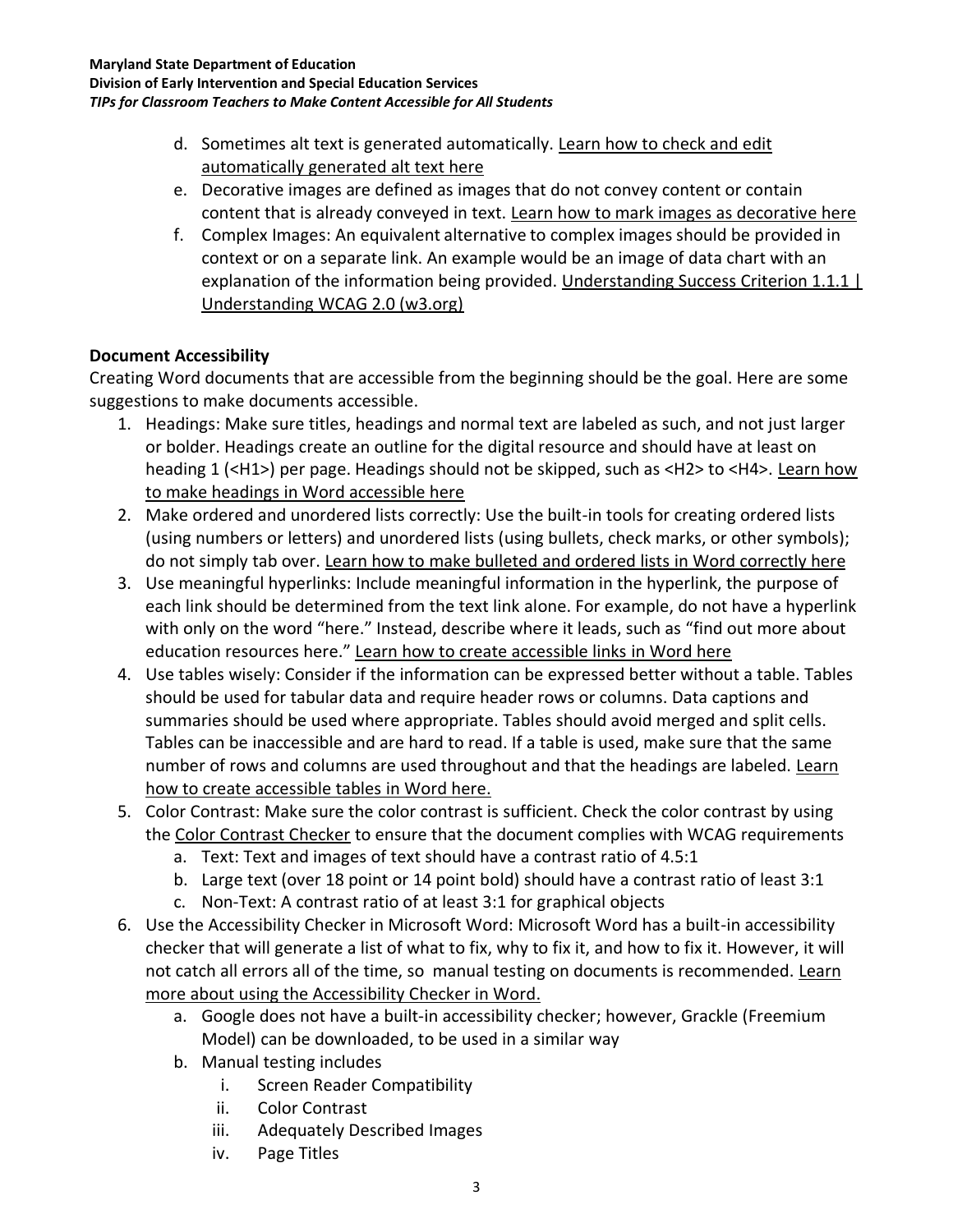#### **Maryland State Department of Education**

**Division of Early Intervention and Special Education Services** *TIPs for Classroom Teachers to Make Content Accessible for All Students*

v. Keyboard Navigation #NoMouseChallenge

#### **Slide Deck Accessibility**

Slide Decks include Microsoft PowerPoint and Google Slides. Make sure presentations are accessible to all students with these tips below.

- 1. Use built in slide templates. They tend to be accessible from the beginning
	- a. [Universal Edits in Master Slides help maintain accessibility](https://www.washington.edu/accessibility/documents/creating-accessible-presentations-in-microsoft-powerpoint/)
	- b. Consistent Layouts: Built-in slide layout templates are designed so the reading order is the same for people visually and non-visually. They also contain all the formatting, such as theme colors, fonts, and effects
	- c. Use unique slide titles and place a slide title on EVERY slide
	- d. If the slide title is not needed to appear on the slide, learn how to HIDE the slide title [here](https://support.microsoft.com/en-us/topic/make-your-powerpoint-presentations-accessible-to-people-with-disabilities-6f7772b2-2f33-4bd2-8ca7-dae3b2b3ef25#bkmk_winhidetitle)
	- a. To fix a slide presentation that doesn't have slide titles, [learn how to restore titles onto](https://support.microsoft.com/en-us/topic/make-your-powerpoint-presentations-accessible-to-people-with-disabilities-6f7772b2-2f33-4bd2-8ca7-dae3b2b3ef25#bkmk_winuniquetitle)  [slides here](https://support.microsoft.com/en-us/topic/make-your-powerpoint-presentations-accessible-to-people-with-disabilities-6f7772b2-2f33-4bd2-8ca7-dae3b2b3ef25#bkmk_winuniquetitle)
- 2. Make hyperlinks accessible and meaningful: [learn how to make accessible and meaningful](https://support.microsoft.com/en-us/topic/make-your-powerpoint-presentations-accessible-to-people-with-disabilities-6f7772b2-2f33-4bd2-8ca7-dae3b2b3ef25#bkmk_winhyperlink)  [hyperlinks here](https://support.microsoft.com/en-us/topic/make-your-powerpoint-presentations-accessible-to-people-with-disabilities-6f7772b2-2f33-4bd2-8ca7-dae3b2b3ef25#bkmk_winhyperlink)
- 3. Use simple tables and provide table headings: [learn how to make PowerPoint tables headings](https://support.microsoft.com/en-us/topic/make-your-powerpoint-presentations-accessible-to-people-with-disabilities-6f7772b2-2f33-4bd2-8ca7-dae3b2b3ef25#bkmk_wintableheaders)  [here](https://support.microsoft.com/en-us/topic/make-your-powerpoint-presentations-accessible-to-people-with-disabilities-6f7772b2-2f33-4bd2-8ca7-dae3b2b3ef25#bkmk_wintableheaders) (note: tables will require remediation if saved as a PDF)
- 4. Use the Accessibility Checker: it will highlight accessibility issues in the slide presentation. [Learn more about the PowerPoint Accessibility Checker here](https://support.microsoft.com/en-us/topic/improve-accessibility-with-the-accessibility-checker-a16f6de0-2f39-4a2b-8bd8-5ad801426c7f#PickTab=Windows)
- 5. Set reading order of slide contents using the arrange tools to order the elements so that the screen reading software will read the contents of the slides in the correct order. [Learn how to](https://support.microsoft.com/en-us/topic/make-your-powerpoint-presentations-accessible-to-people-with-disabilities-6f7772b2-2f33-4bd2-8ca7-dae3b2b3ef25#bkmk_winreadingorder)  [fix problems with reading order here](https://support.microsoft.com/en-us/topic/make-your-powerpoint-presentations-accessible-to-people-with-disabilities-6f7772b2-2f33-4bd2-8ca7-dae3b2b3ef25#bkmk_winreadingorder)

### **Creating Accessible PDF's**

PDF's are not easily accessible to people using screen readers. Provide word document versions if possible. The below tips will help make PDF's as accessible as they can be, but preferably use Word documents.

- 1. Use the Accessibility Checker to confirm that the Word or PowerPoint document is accessible
- 2. Save the document as a PDF
	- a. Do NOT print it as a PDF
	- b. Do NOT print it out and scan it back in
- 3. Run the accessibility checker in Adobe Pro to ensure compliance common issues are as follows:
	- a. Missing Language
	- b. Missing Title
	- c. Table formatting concerns
- 4. Note: When creating a PowerPoint on a Mac, saving it as a PDF will not make it accessible, but this process will work when saving it as a PDF on a Windows computer

### **Platform accessibility**

Creating accessible content is not sufficient if the platforms being used are not accessible. If a system is using an inaccessible platform, alternative access that provides equal levels of functionality and efficiency needs to be given to students with disabilities in a timely fashion.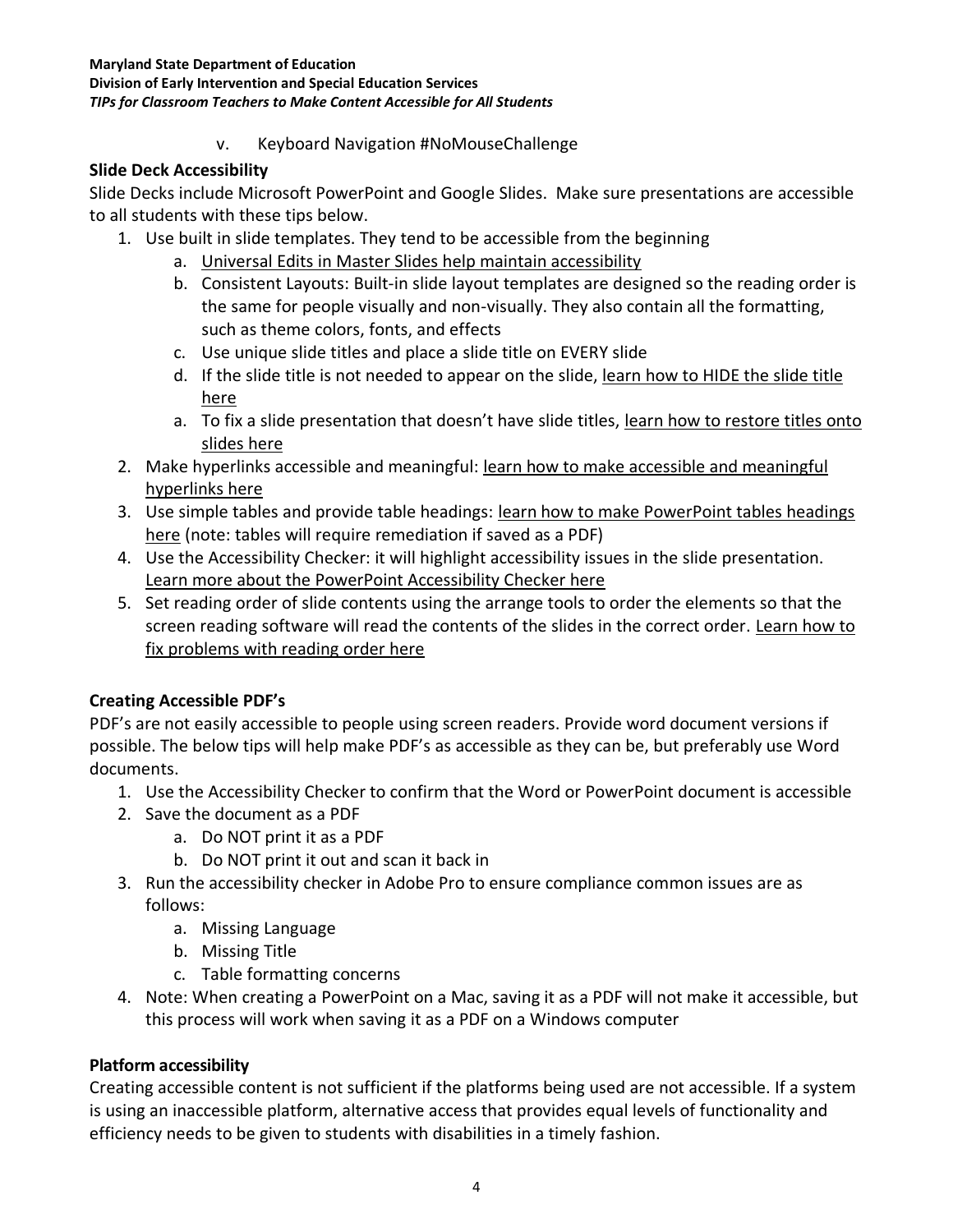#### **Maryland State Department of Education Division of Early Intervention and Special Education Services** *TIPs for Classroom Teachers to Make Content Accessible for All Students*

Before purchasing a digital resource, request that the vendor provide an Accessibility Conformance Report (ACR) or the [Voluntary Product Accessibility Template \(VPAT\)](https://www.itic.org/policy/accessibility/vpat) for the digital resource. The VPAT is a template that can be completed either in house or by a third party to account for a digital resource's current state of accessibility. The ACR is the completed VPAT with additional details. Even after evaluating the vendors using VPAT, it is still best to ask the Vendor to demonstrate the product's accessibility and provide examples of accessible aspects with the digital resource. Testing the digital resource to ensure that it meets accessibility standards, is highly recommended.

#### **VPAT Resources:**

• [ITI VPAT Training Modules](https://www.youtube.com/playlist?list=PLDqZ4Q20mwxNt6cL71isdMDOmPB7WeucA)

### **Working with TVIs (Teachers of students with blindness/low vision/visual impairment)**

A TVI is a resource for staff and students. When working with a TVI on a consult basis, remember:

- COMAR makes it clear that the responsibility of accessibility falls on school systems and teachers. TVI's are there to support in the learning process
- By making educational materials accessible from the start (for all students), one will be a more effective teacher and their job will be easier in the long run
- Communication and collaboration are key. As soon as possible, let the TVI know of changes in curriculum, lessons, and platforms. Doing so:
	- Allows the TVI to assess the accessibility of new items
	- Allows for collaboration with the TVI to ensure that the educational content is accessible

#### **Resources**

- Within Maryland
	- [Bridges Helpdesk:](https://imagemd.org/bridges-help-desk/) The Bridges Helpdesk is a free resource to answer any blindness/low vision related question, especially those around transition aged students
	- Statewide Blind and Low Vision Specialist at MSDE
	- Maryland Instructional Resource Center (MIRC): Creates alternative formats of materials specific to blind students. Contact the local vision lead for the process within each county
- Online resources
	- [Creating accessible documents](https://www.washington.edu/accessibility/documents/)
	- [Creating accessible PowerPoint presentations](https://www.washington.edu/accessibility/documents/creating-accessible-presentations-in-microsoft-powerpoint/)
	- [WCAG 2.1 Guidelines](https://www.w3.org/TR/WCAG21/)
	- [COMAR regulations: Title 13A State Board of Education](http://www.dsd.state.md.us/COMAR/subtitle_chapters/13A_Chapters.aspx)
	- [Section 504 of the Rehabilitation Act of 1973](https://www.dol.gov/agencies/oasam/centers-offices/civil-rights-center/statutes/section-504-rehabilitation-act-of-1973)
	- [Americans with Disabilities Act](https://www.ada.gov/regs2010/titleII_2010/titleII_2010_regulations.htm)
	- [US Access Board Section 508 Standards](https://www.access-board.gov/ict/)
	- [Creating Accessible Document Section508.gov](https://www.section508.gov/create/documents)